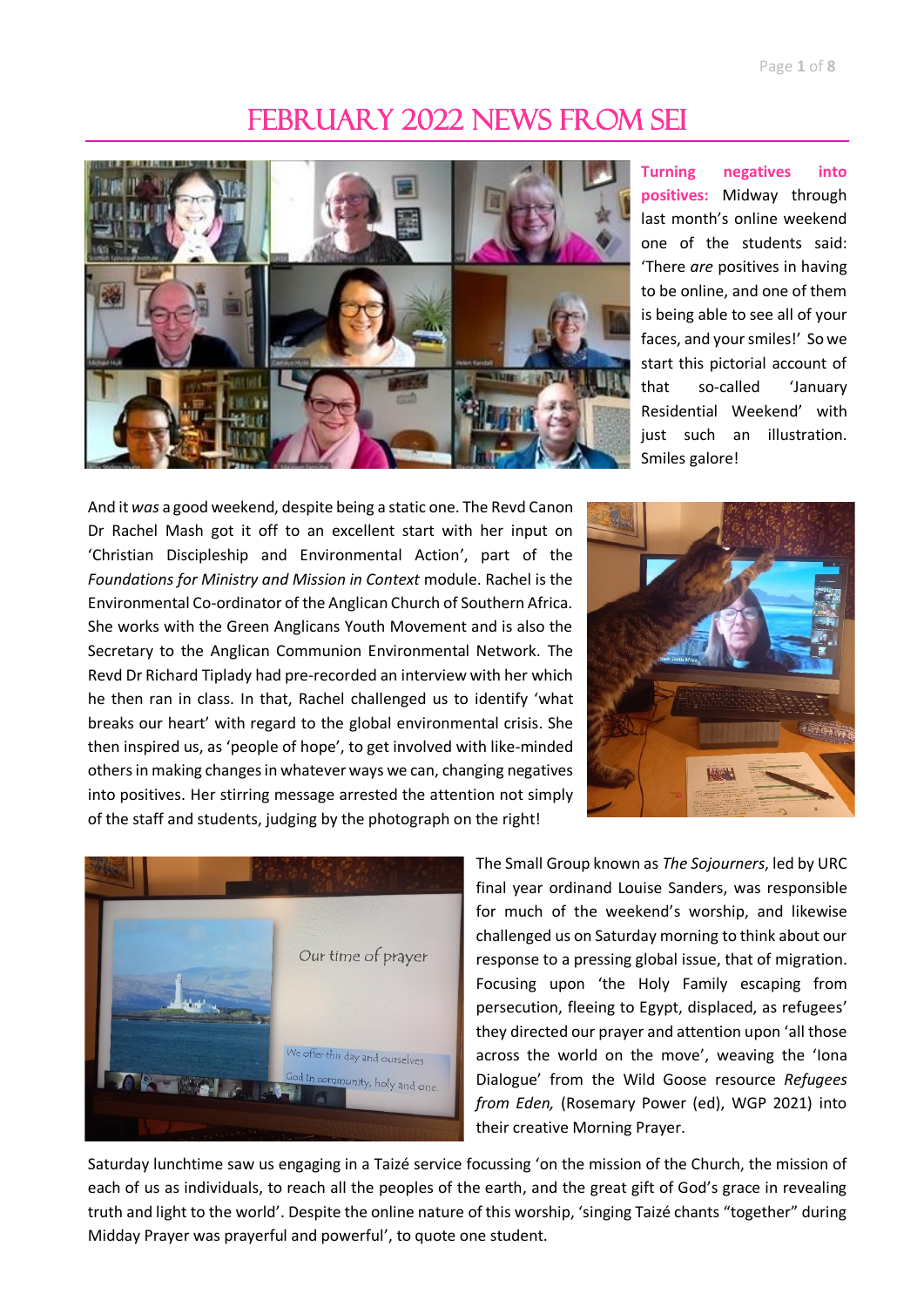

'Chapter', the student Council, met as ever on the Saturday afternoon, ably chaired by final year ordinand Rachael Wright (*top right)* and attended by the Chaplain, the Very Revd Graham Taylor (*bottom left*). SEI staff do not attend; this is a forum in which the student body can raise and discuss any issues pertaining to their education and training within the SEI, and where relevant information can be shared. It is an autonomous body within SEI, and discussions are confidential. Any decisions that Chapter makes are written up and sent subsequently to the staff as 'Action Points', for discussion and possible implementation.

The weekend culminated in a URC Service of the Word, ably led by Louise Sanders and *The Sojourners*. Louise had pre-recorded the service on video, splicing in contributions from each of the members of the five-strong Worship Group. It was good to be joined at that service by the Revd Dr John McNeil Scott, Principal of The Scottish College, and by several family members who might otherwise not have been able to be with us. Yes, being online enables *many* positives to happen.



(Thanks to Ferdinand von Prondzynski, Ross Stirling-Young, Godwin Chimara, Linda Harrison and Pat Ellison for the photographs which accompany this account.) **Anne Tomlinson**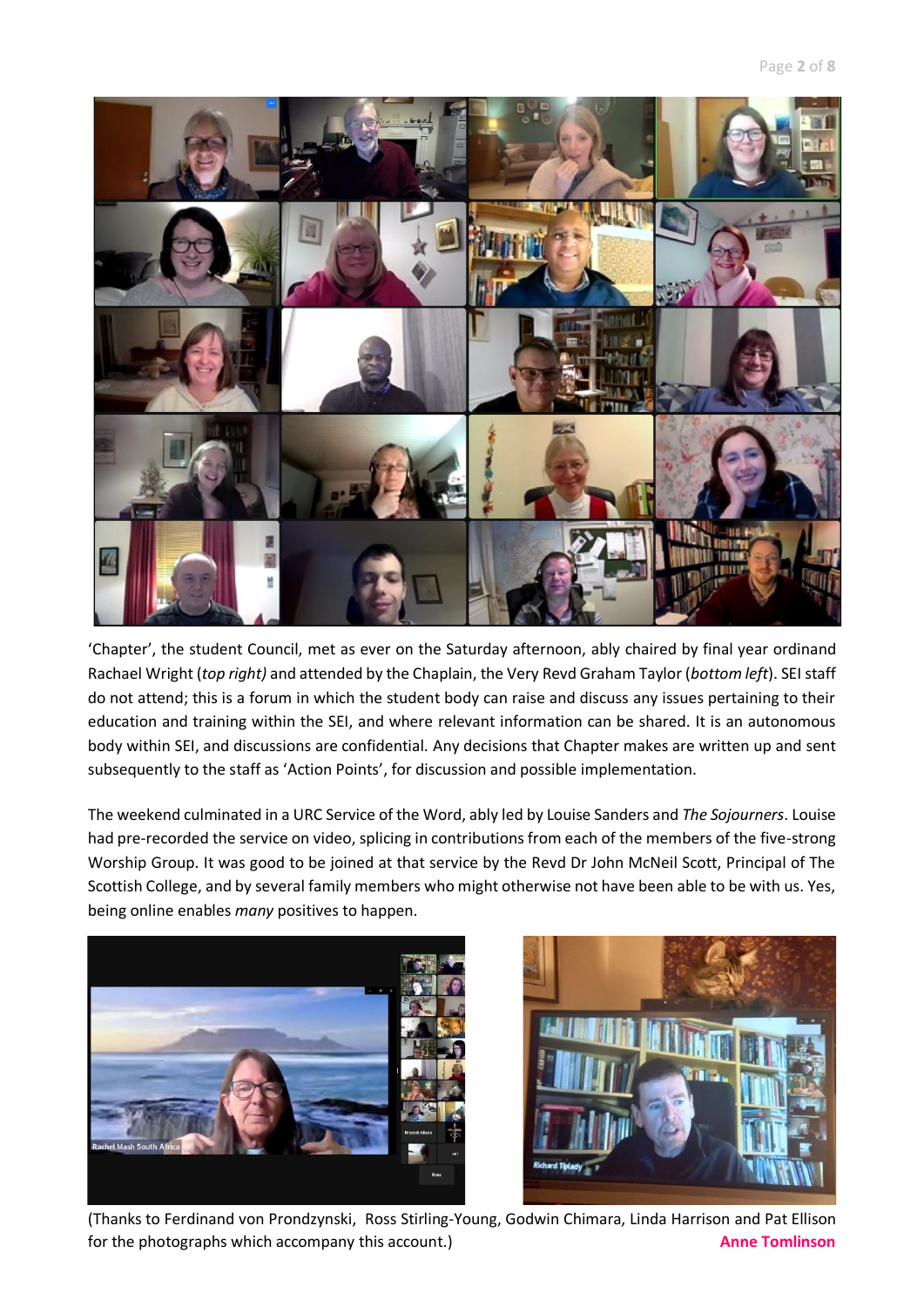*The Revd Paul Watson, Rector of St James the Less, Bishopbriggs, and a member of Institute Council, continues our theme of 'turning negatives into positives' in this account of a fruitful development begun during lockdown. Paul is shown below (right) while walking in Glencoe with friend and ministerial colleague, the Revd Dr Richard Tiplady.*

'…*not giving up meeting together, as some are in the habit of doing, but encouraging one another' Heb.10,25*



*Pastors in a Secular Age* began out of a series of conversations I had with fellow church ministers from different denominations who were interested in the work of Charles Taylor and his relevance for our context in Scotland. Taylor is a Canadian philosopher whose monumental book *Secular Age* was published in 2009 and has become a seminal text for navigating and understanding the context in which the church functions today in western nations.

These conversations happened just before the start of Covid 19, and at that point we had been thinking about organising a conference later in 2020. Then

Zoom arrived. We met together online and really benefited from sharing our experiences and reflections of being leaders of mostly smaller congregations, and of how we faced similar challenges. We quickly realised the potential that Zoom offered for getting a larger group together, and so spread the word on social media. Our first session was in June 2020, and since then we have held a wide-ranging series of one-hour online events in which a 25-minute presentation is followed by breakout rooms, ending with a short plenary and introduction to our next topic. These have included '*Surviving and Thriving as Pastors in a Secular Age'; 'How to lead when you don't know where you're going'; 'The Medium and the Message: the Paradox of Online Ministry'; 'Missional Spirituality'; 'Doing God by Doing Good? A role for the Church in a secular society';* and *'We flourish in smallness: the authentic in small communities of faith'.*

Most sessions have 20-30 church leaders from right across Scotland and from many denominations, many of whom are leading small congregations. It has been relatively easy to organise, and the original co-ordinating group continues to meet for mutual support and discuss future topics. One of the great benefits is that we never know whom we are going to meet with in a breakout room, so it gets us out of our silos to mix with folk with whom we may not normally interact.

A desire for fellowship and support in engaging with our context here in Scotland lies at the heart of this initiative, and we hope to continue to offer this chance to learn from one another and be strengthened in our calling. We have discovered that we can connect with others with the appropriate use of technology, a format that is user friendly and a content that is relevant and grounded in our calling to ministry and mission. By gathering together we break the sense of isolation that can be so undermining, and the feeling of inadequacy we can sometimes feel as church leaders today. We are also reminded of the joy and privilege of serving our churches at a time like this, and of how much we have to offer and receive from our fellow clergy.

Looking ahead to **17 February and 17 March at 3.30pm,** RevdDr Liam Fraser will be exploring with us*'Mission in Contemporary Scotland'.* Liam is the minister at St Michael's Linlithgow and the chair of the Church of Scotland Theological Forum. His blog can be read [here.](https://missioninscotland.wordpress.com/) Liam has recently written a book *'Mission in Contemporary Scotland'* and will lead us in two discussion sessions about the book over the two months. We recommend purchasing the book to get the most out of these sessions, but it is not absolutely essential to do so. Join via this Zoom [link](https://us02web.zoom.us/j/82944144083?pwd=L2ZncllUa0M1bHBPUTVaRmVBQWduUT09) (Meeting ID: 829 4414 4083 Passcode: 366799). Feel free to contact me at [pastorsinasecularage@gmail.com](mailto:pastorsinasecularage@gmail.com) **Revd Paul Watson**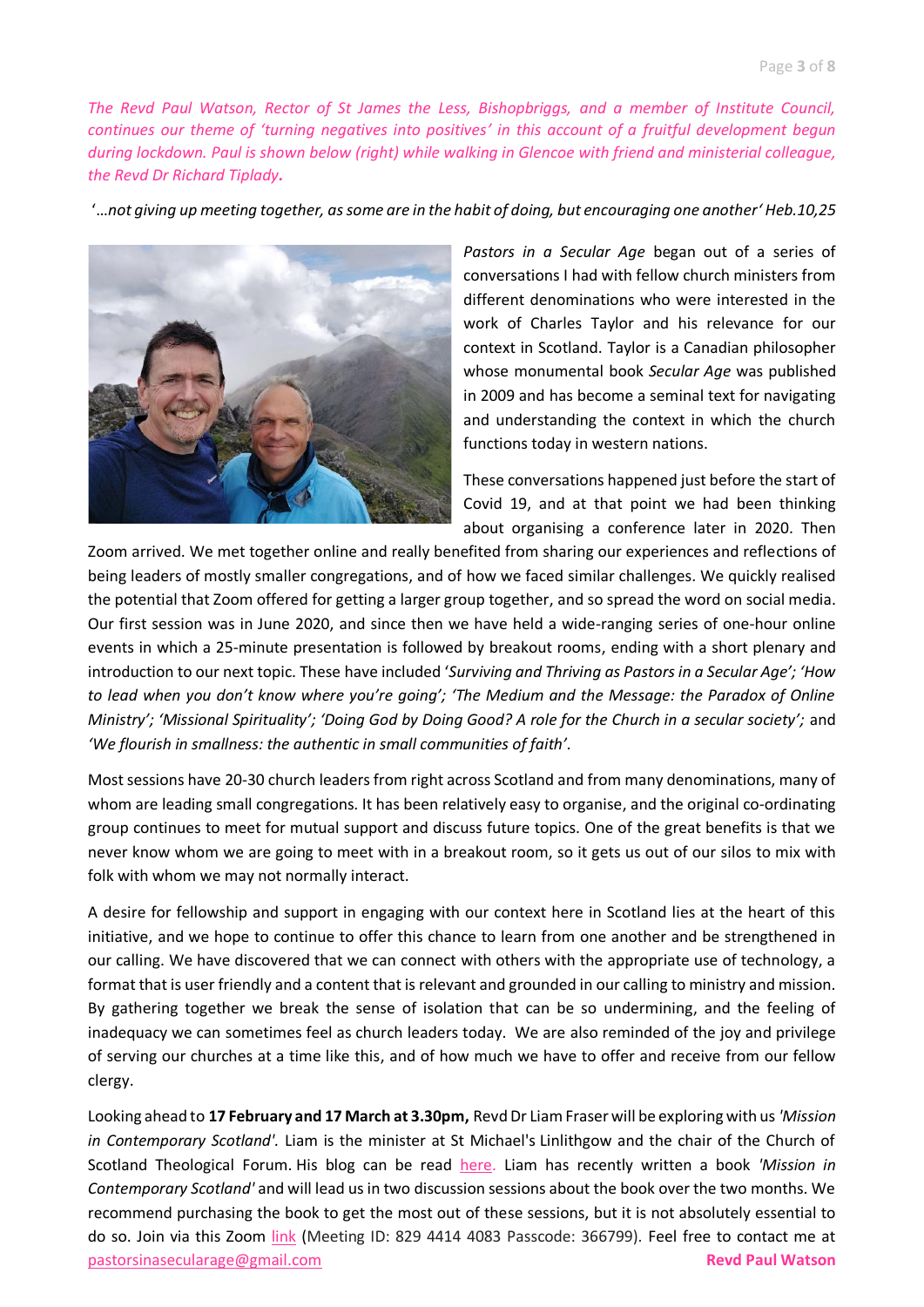*Another positive formed out of a negative …… Last year the Alastair Haggart Bursary Awards Committee decided not to advertise the award as they reckoned no-one would be able to make use of it due to Covid. This January they decided to award two bursaries: one, retrospectively, for 2021, and the other for 2022.*

**Chaplain and Rector win awards!** The recipient of the 2022 Bursary was declared to be the Revd Timothy Tunley, (*right*) Chaplain of Scottish Seaports, Mission to Seafarers, a team priest at St John's, Princes Street (Diocese of Edinburgh) and a member of that diocese's Mission and Ministry Committee. Tim is intending to travel to Finland late this year to research the [St Thomas Mass](https://www.tuomasmessu.fi/english/) and look at the way in which the Lutheran Church uses contemporary music in its services, before working with St John's in considering how this format could be adapted and offered therein, and within the wider SEC.

The Committee praised the imaginative nature of the proposal, and the way in which it would stimulate thought about liturgy as mission, not only for the winner's own ministry contexts, but also for the Diocese and wider Province. The members felt that the focus of the enquiry was very much in keeping with the current interest in the church ecumenical in Scotland about reaching out to the 'unchurched' through liturgy, music and the arts, and they were convinced that Tim would enable the Scottish Episcopal Church to learn and develop - which is the award's intention.



On hearing of the award Tim said: *'The St Thomas Mass is one of the most popular ecumenical services in Finland. It is based on the story in Luke's gospel about Jesus making a visit to the house of the Pharisee (Luke 7 36-50). Welcome, fellowship and serving others are very much part of the ethos of the Mass. Its strength is that it is both recognisably traditional while incorporating more contemporary material. It is planned and run by a team of volunteers alongside the help of a celebrant.* 

*'The St Thomas Mass is growing in popularity across Finland and Germany, and is attracting large numbers of people. It is geared towards those seeking faith and those who have faith. Many who attend simply want to come and worship. My plan in going to Finland is to find out more about the mass by asking some very simple questions: what lessons can the SEC learn from the Mass? Would this form of worship adapt to work in an SEC context? If appropriate, what resources do we already have that we could use? To whom in Scotland might it appeal?*

*'I have been fascinated all of my ordained ministry as to how one can keep very much within a tradition and learn from other traditions and incorporate those lessons within our own practice. While in Finland I also intend to spend time learning more about the link the Diocese of Edinburgh has with the Diocese of Espoo. In receiving the award, I want to thank the following for their help and encouragement: the Alastair Haggart Bursary donors and its administrators, Bishop John and the Revd Markus Dünzkofer.'*

Bishop John commented: *'I am delighted that Tim Tunley is being supported, through the Alastair Haggart Bursary, to build on our link with Finland by exploring the St Thomas Mass as it has developed in Helsinki. I am sure he will bring back insights that will feed our own practice and help us to reach out to those many people who are deeply spiritual yet who cannot identify with traditional church. I look forward to learning more.'*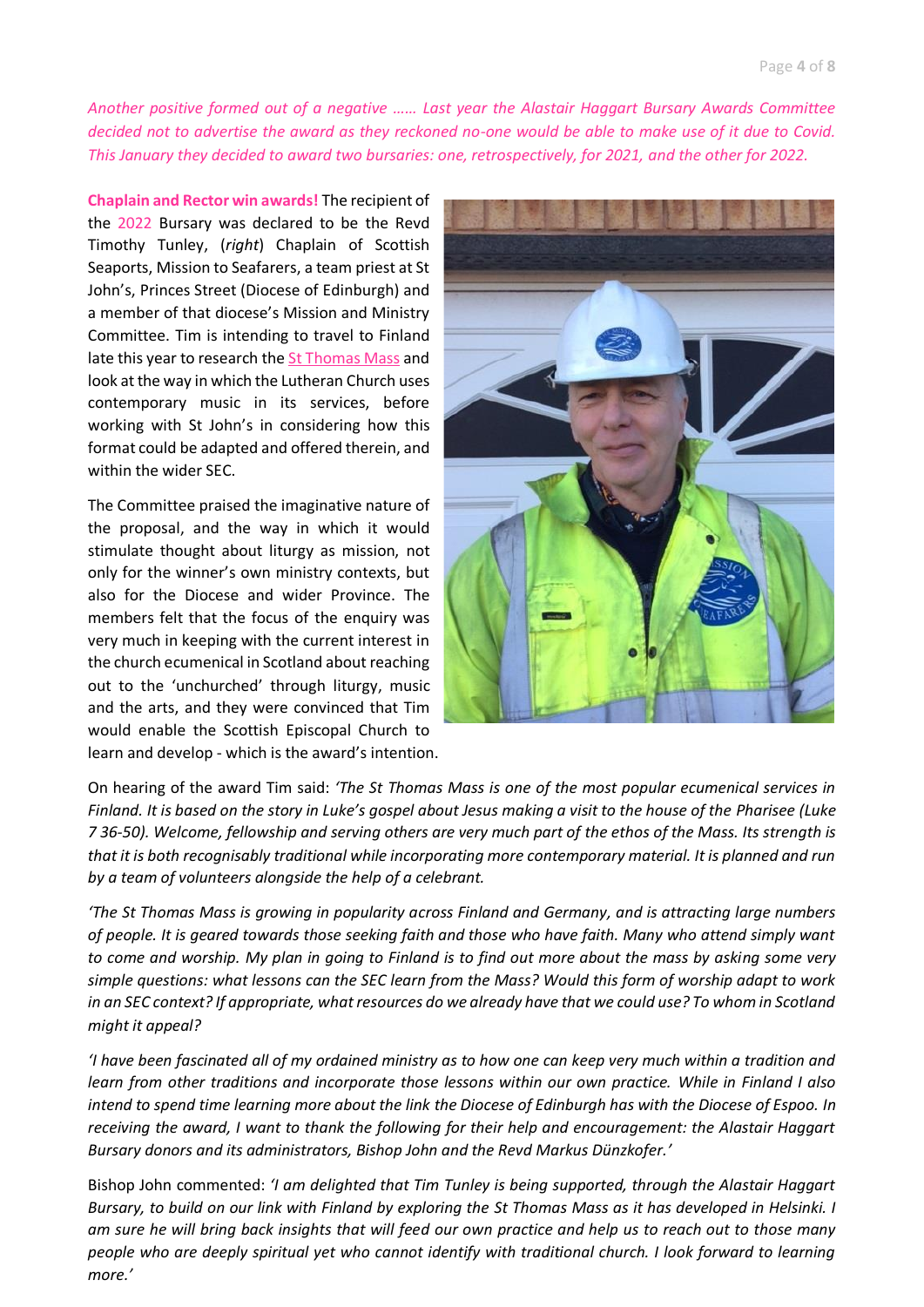The Revd Markus Dünzkofer, Rector of St John's, said: '*In crisis time we often throw things up in the air and they never land in the same place. Covid made us throw things up into the air and now the pieces, integral and central pieces, will come falling down and we have no idea where they will fall. Looking at the St Thomas Mass will give us tools to understand where these pieces may fall; where the Spirit will place them. This is not by simply copying what is going on in Finland; the translating process will open avenues and insights for us here at St John's. I am very much looking forward to what Tim will bring back from Finland so we can listen to what the Spirit will tell us.'*

The recipient of the 2021 award was declared to be the Revd Canon David Richards, (*right*) Rector of St Paul's and St George's, Diocese of Edinburgh. Dave's sabbatical, taken at the end of 2021, gave him the opportunity to begin to read, plan and research for a Doctor of Ministry in church planting offered by Asbury Theological Seminary, Kentucky. The aim of the research is to discover the qualities required in the selection and training of leaders who can plant and lead fruitful churches in 21st century Scotland, and will involve interviewing a variety of church leaders in different denominations, streams and tribes, those who are responsible for the criteria and selection of leaders in different parts of the world.



The members of the Committee were unanimous in their praise of the submission: the clarity of the proposal, the purpose of the enterprise, and above all the way the research would benefit not only the recipient of the award but the wider church ecumenical in Scotland. On hearing of the award Dave said: *'I am delighted to accept the award for 2021 to help me with my sabbatical. I have begun a Doctor of Ministry in Church Planting through Asbury Theological Seminary in Kentucky, USA. Together with a cohort of about 35 church leaders from across the UK, and around the world, I hope to be able to learn from those who are planting churches in different parts of the globe and in different contexts. While 21st century Scotland is a unique context, with increased secularisation, I am sure there are principles we can learn from other contexts into our own.*

*'It means a great deal that the Committee recognised that my research is intended to be used for the Diocese, Province and wider church in Scotland. I look forward to continuing my research and to seeing new church plants in the future. I am grateful to the committee, and also the Haggart family, for their kindness and generosity in contributing to my studies.'*

The Rt Revd Dr John Armes, Bishop of Edinburgh commented: *'Dave Richards leads a church (St Paul's and St George's) eager to plant new congregations. I am so pleased that the Alastair Haggart Bursary will now support him as he further explores the theory and practice of church planting. I believe that his study will not only guide his own leadership but also provide rich resources to the wider church, helping us to grow our Christian faith across our nation.'*

The Bursary, awarded annually in memory of Bishop Haggart, Primus of the Scottish Episcopal Church (1977- 85), aims to help finance sabbaticals or other similar leave of absence on the part of ministers at a stage in their lives when such an experience will significantly enhance their development. The outcomes of the project should also be of benefit to the wider Church. Applications forms for the **2023 award** will be available from SEI in October 2022. Clergy and Lay Readers alike are invited to apply. Recent winners have included the Very Revd Kelvin Holdsworth 2020 (Glasgow and Galloway); the Revd David Wostenholm, 2019 (Glasgow and Galloway); Mrs Kate Sainsbury 2018 (St Andrews, Dunkeld and Dunblane); the Revd Canon Cedric Blakey 2017 (Glasgow and Galloway); the Revd Canon Lisa Eunson 2016 (Aberdeen and Orkney); the Revd Canon Dr Nicholas Taylor (Glasgow and Galloway) and the Revd Canon Ruth Innes (Edinburgh) joint winners in 2015.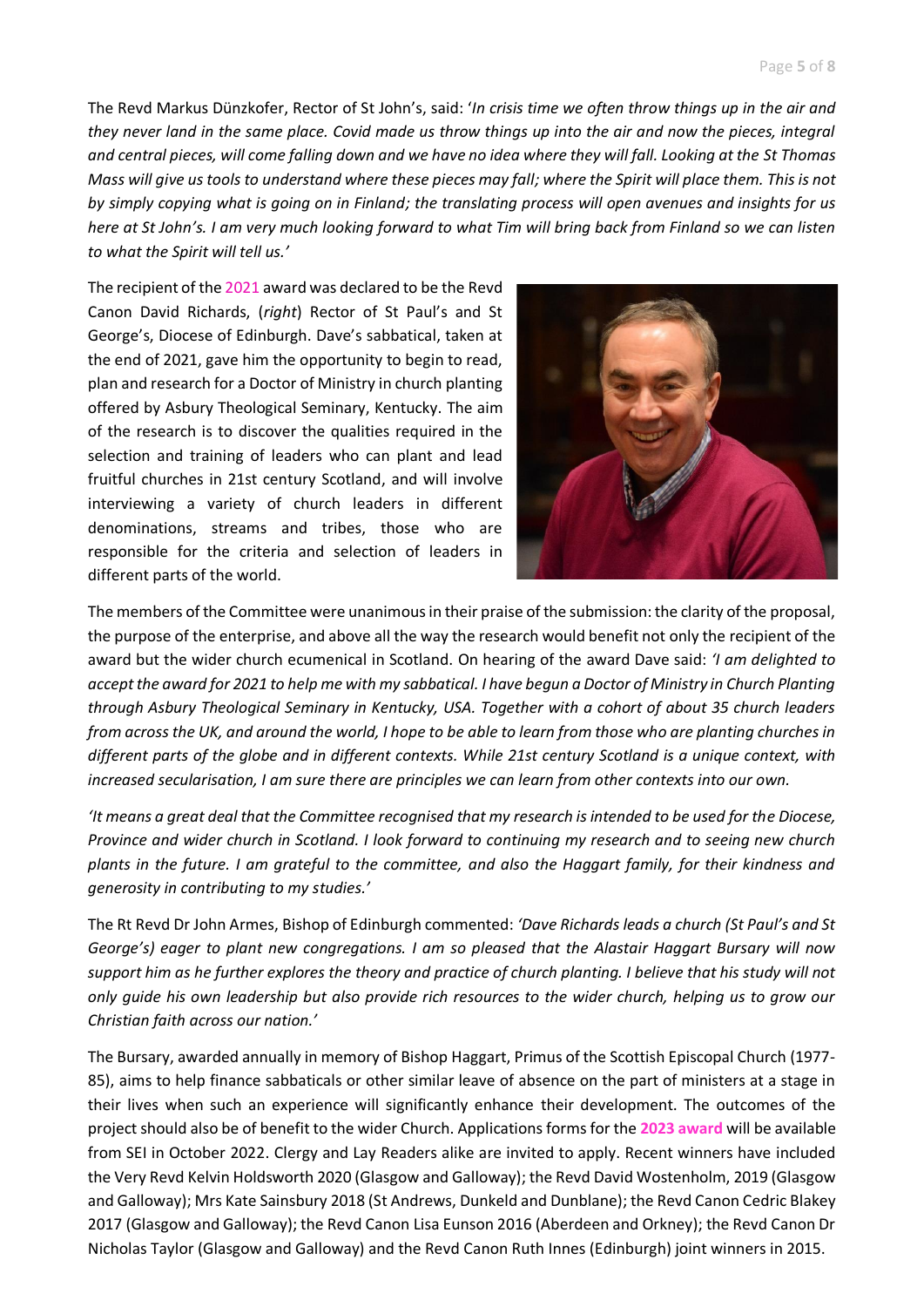## **Other news**

*Diocesan Advisors are invited to join one residential weekend during the three-year period in which they accompany an SEI candidate, thus enabling them to see their candidate operating as part of the wider student community.* 

*Here the Revd Rosemary Bungard (right) describes her visit to December's Residential Weekend in Kinnoull. Rosemary recently retired as Priest-in-Charge of St Columba's, Portree (Diocese of Argyll and The Isles) but continues to serve the congregation of St Michael and All Angels, Isle of Raasay, where she lives. Rosemary is Diocesan Advisor to second year ordinand Tony Clapham (Diocese of Argyll and The Isles), shown below relaxing in the Gerard Room alongside first year ordinand Laura Symon (Diocese of Moray, Ross and Caithness).* 

The Ordinand whom I have the honour of accompanying is now in his 2<sup>nd</sup> year having experienced his selection panel and the  $1<sup>st</sup>$  year of training totally online. He was delighted when the residential experience was resumed. I was also offered the



opportunity to preside at a Sunday Eucharist for which my ordinand was due to preach and to stay for the weekend.

The last time I was at Kinnoull was at the end of my  $2<sup>nd</sup>$  year with TISEC before the monastery closed for renovation. It was good to be welcomed as a visitor and have the freedom to attend the parts of the weekend programme of my choice. It was interesting to see how things have developed and changed through SEI whilst retaining the central emphasis on worship. The members of the Worship Group responsible for the Sunday Eucharist were keen to involve me, inviting me to their Compline. Getting to know them really helped prepare for the Eucharist, especially as the liturgy set for the weekend was the 1970 which I had not used since ordination as a priest six years ago!



After the isolation of online training, it was important for me to see my ordinand interact with his peers and to be there for the Evening Prayer he led, as well as hearing him preach.

Given the importance of theological reflection in monthly meetings as a Diocesan Advisor, attendance at the Theological Reflection session for  $2<sup>nd</sup>$  year students with the Principal was enlightening. It gave me confidence that our monthly discussions were in line with what was expected at SEI. I also had time during the weekend for a more informal meeting with my ordinand, really getting to know him better.

Interaction with the whole student body was good. It was humbling to receive the comment from another student that it was so good to have support from someone who understood the cultural differences between the Central Belt and the Highlands.

A personal benefit was hearing the optional session with the Revd Dr Martin Johnstone discussing the legacy of COP26. As a priest working in a remote area, attendance at any sessions for me personally has been on Zoom for the past two years. It was good to participate in a live workshop.

Altogether, it was a very beneficial experience and one I would heartily recommend to all DAs.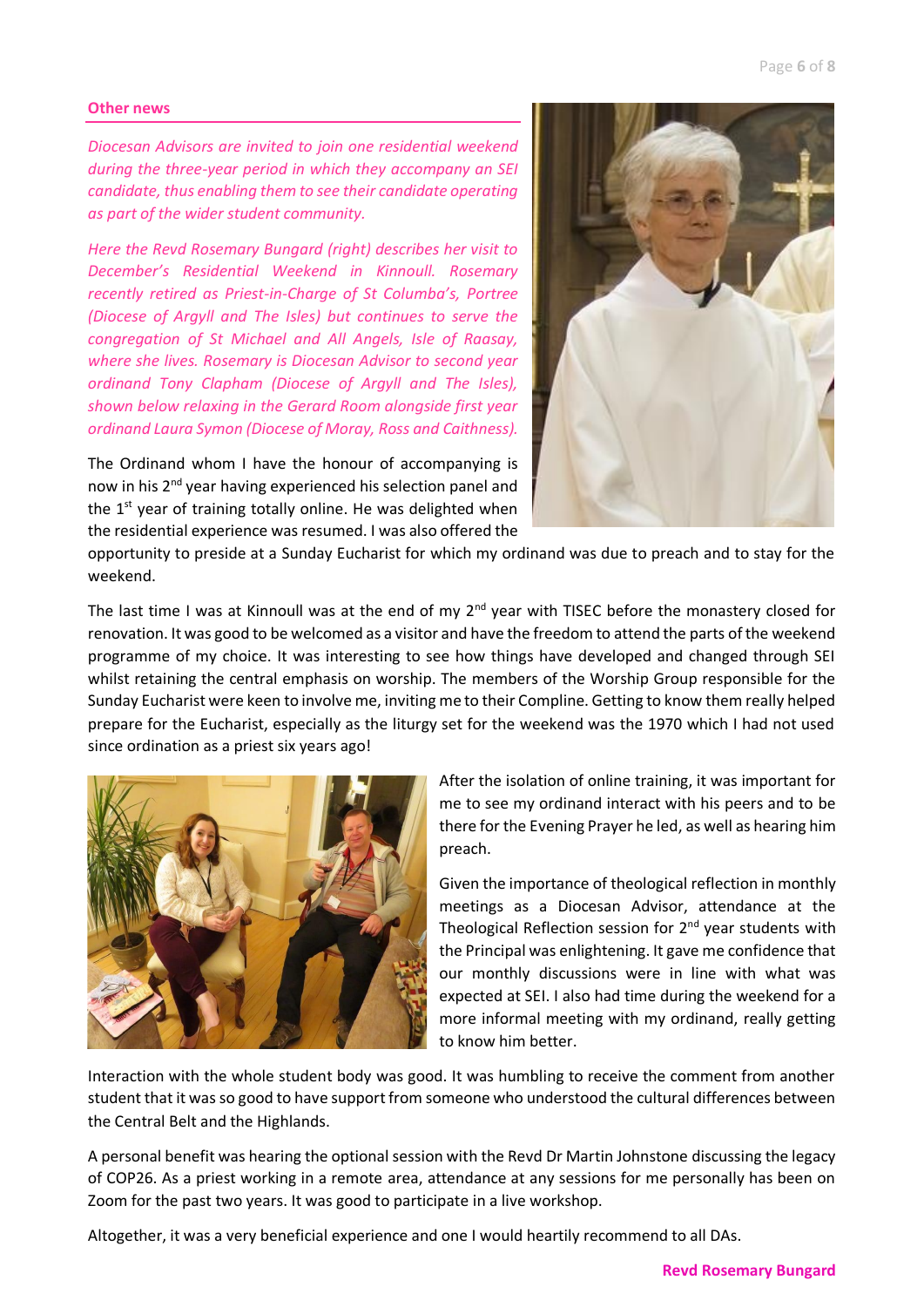**SEI Training Fund:** This month our warm thanks go to two retired clergy in the Diocese of Glasgow and Galloway who regularly give generously to the Fund. The Revd Canon Robin Paisley (*right*) is an Episcopal/Methodist cleric with sector ministry experience in healthcare and school chaplaincy. He offers Pastoral Supervision in Glasgow or remotely via Video-calling systems. Robin is an Accredited Pastoral Supervisor with APSE and the Methodist Church, and holds a Diploma from the Institute of Pastoral Supervision and Reflective Practice. He requests that his supervision clients offer their fees to the SEI Training Fund rather than to him, a most generous gesture that is deeply appreciated by SEI.





Similar generosity is shown towards SEI by another retired priest in that same diocese. The Revd Sally Gorton (*left*) co-ordinates a rota of retired and nonstipendiary clergy, Lay Readers and (occasionally) curates to cover vacancies, holidays and emergencies. When carrying out locum duties herself, Sally generally requests that the fee payable (as recommended by the Diocese) be donated to a good cause, usually the SEI Training Fund, or, during Lent, the Bishop's Lent Appeal. As she says so passionately, 'supporting present ordinands will help to ensure the future ministry and mission of our Church.'

Perhaps having read of Robin and Sally's generosity and thoughtfulness, you might be led to think of similar ways to donate to the SEI Training Fund. The money supports those students who are following one of the two full-time pathways at SEI - New College or the Mixed Mode track - and who receive an annual grant from SEI. By so giving, you are, as Sally says, directly supporting the future leadership of the SEC. For further information on how to donate, please contact the Principal at [principal@scotland.anglican.org](mailto:principal@scotland.anglican.org)



**Vocations Sunday 2022** The fourth Sunday of Easter is kept by the SEC as 'Vocations Sunday', an opportunity to consider what 'calling' means in the Church, and how the gifts of all God's people may be best used in God's service.

This year it falls on Sunday 8 May. Alas, students and staff are at a Residential at Kinnoull that weekend, but if any of you wish to invite a student preacher to an *evening* service that Sunday, please contact the SEI Administrator, Linda Harrison institute@scotland.anglican.org